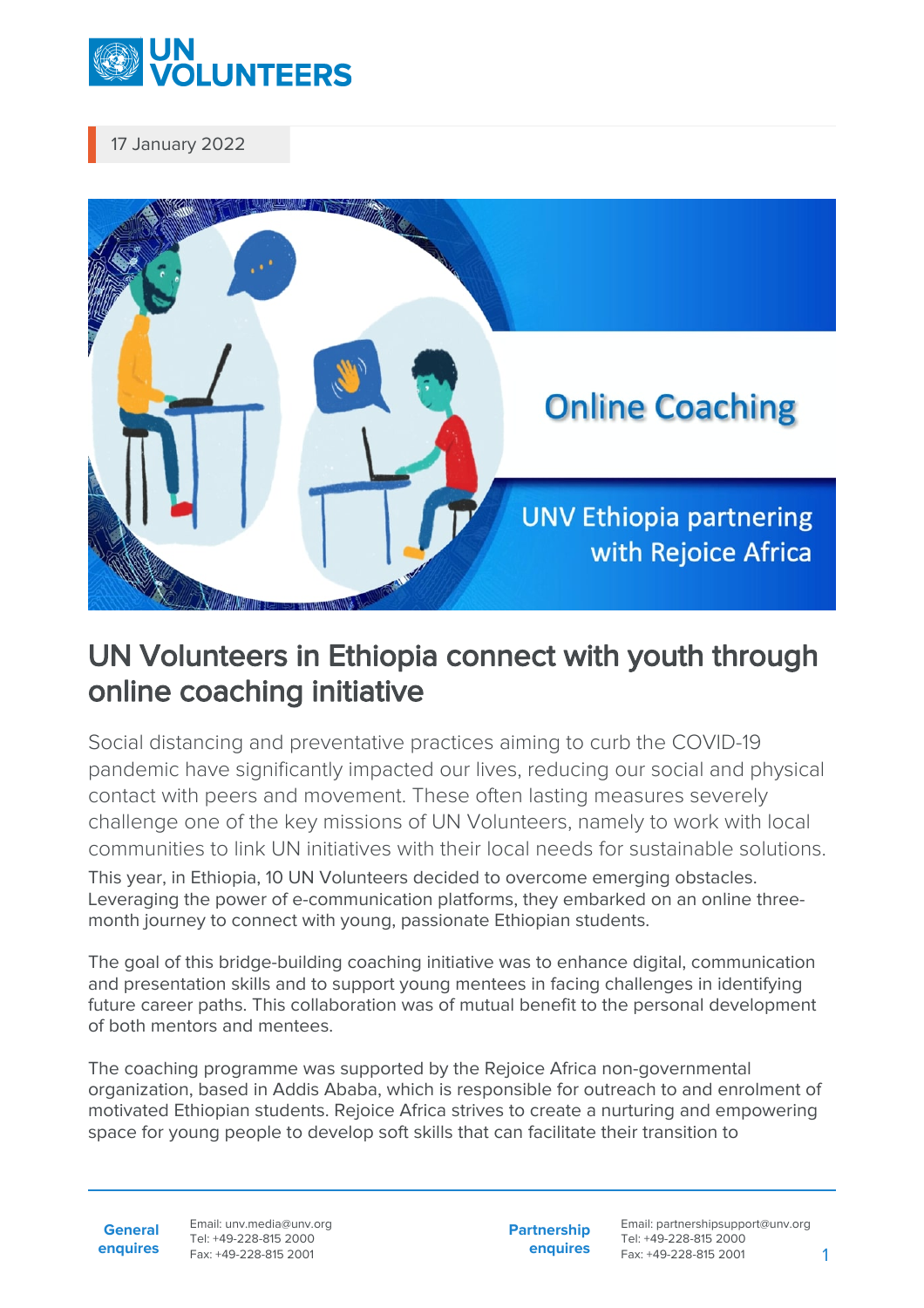

professional careers. Ruth, one of the mentees, reflected on her experience:

I had the opportunity to be part of online mentoring at Rejoice Africa, and was matched with a mentor that I shared interests with. Through this experience, I gained some valuable tips and information that will help me during my career and personal development. --Ruth, a mentee of the coaching programme

In the final evaluation, the initiative was praised by both UN Volunteers and mentees. Of the 20 participants, 18 indicated that they would recommend joining the next coaching cohort to their friends.

It was a very humbling and compelling experience to build a relationship with a gifted young student and witness how our session expanded in depth and length over time. I hope we can take stock of lessons learned from the pilot, improve technical support to mentors and work towards embedding this coaching approach into UNV's structures and long-term planning in Ethiopia. --Tomas Kral, UN Volunteer and co-initiator of the programme

The upcoming closing ceremony of the first cohort will provide an opportunity for interested UN Volunteers to sign-up for the second iteration of this intervention, envisaged to be launch in early 2022.

Tomas Kral started serving with UNV as a UN Youth Volunteer fully funded by the Czech Republic. He is currently a UN Volunteer specialist with the United Nations Development Programme.

East and Southern Africa

**General enquires** **Partnership enquires**